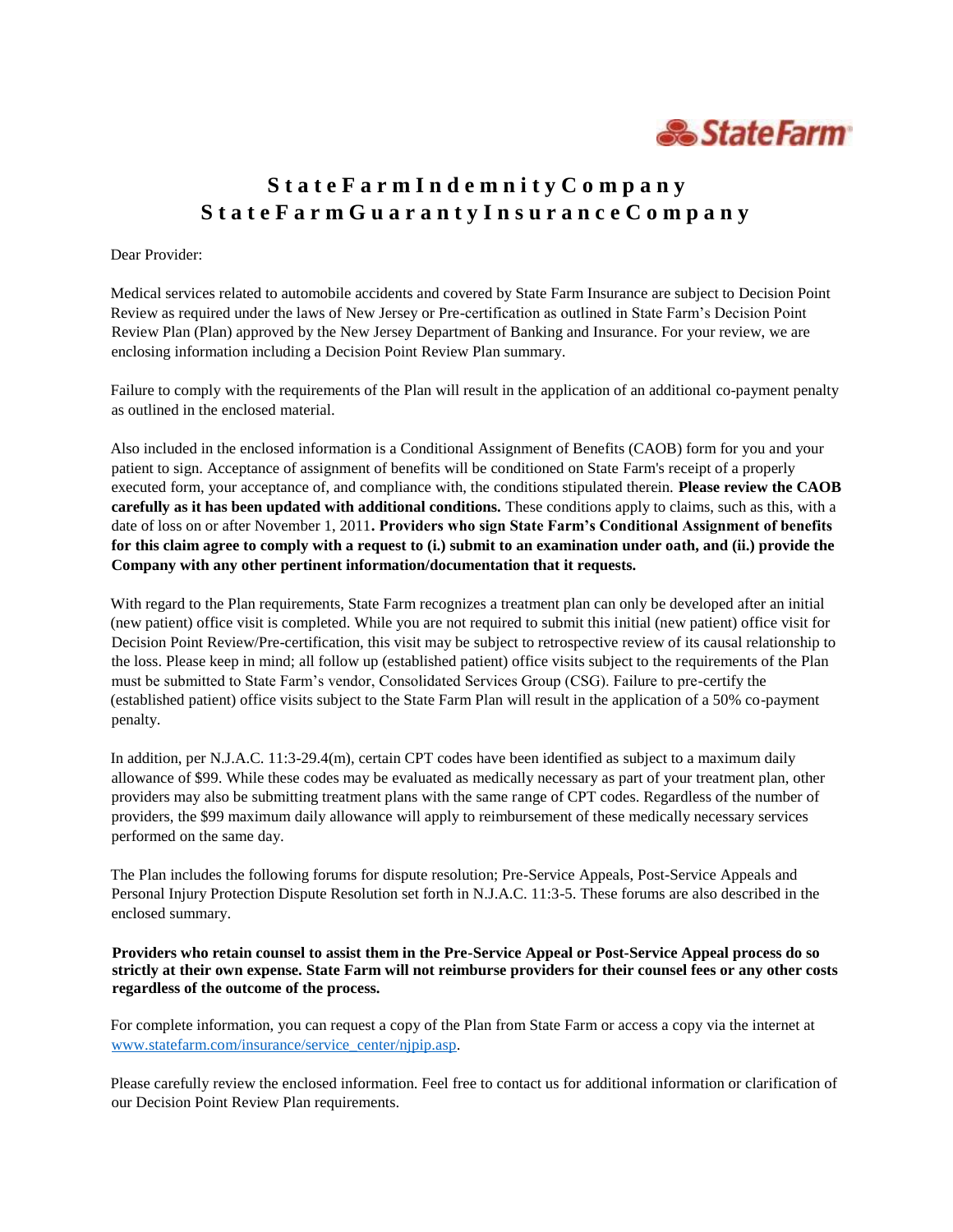

Sincerely,

State Farm Indemnity Company

Enclosure: Decision Point Review Plan Summary Conditional Assignment of Benefits

NJ Form DPRP Letter 12-15-13

# **State Farm Indemnity Company State Farm Guaranty Insurance Company**

Pursuant to State Farm's Decision Point Review Plan (Plan), approved by the New Jersey Department of Banking and Insurance, and State Farm's automobile insurance policy, certain requirements must be met in order for medical expense benefits to be eligible for payment without application of a penalty. The Plan requires the medical necessity of certain nonemergency diagnostic tests, medical treatments, procedures, services and goods be pre-certified or reviewed at established "decision points." Additionally, these tests, treatment, services, or procedures must be consistent with clinically supported findings in order to be eligible for payment. The Plan consists of a Medical Services Review, Decision Point Review and Precertification. The following is a summary of the Plan; a complete copy of the Plan is available at State Farm's website, [www.statefarm.com/insurance/service\\_center/njpip.asp.](http://www.statefarm.com/insurance/service_center/njpip.asp)

### **Decision Point Review Plan Summary**

# **Essential Procedures**

*Medical Services Review***:** A Medical Services Review (MSR) is required for all claims to collect essential claim information, the facts of the accident, the nature and cause of the injury, the diagnosis and the anticipated course of treatment. An MSR is conducted upon initial notification of the claim to State Farm. The insured must provide this information as promptly as possible. Failure to provide this information or providing it more than 30 days after the accident shall result in the application of a co-payment penalty.

*Decision Point Review***:** Decision Point Review will be conducted in accordance with the Care Path Treatment Protocols and diagnostic tests as defined by New Jersey law. At each Decision Point, the medical provider is required to consult with State Farm's vendor for Decision Point Review. Decision Point Review applies to the following:

- a) All treatment of accidental injury to the spine and back for ICD Codes specified in the Care Paths in the Appendix of N.J.A.C. 11:3 4.1, et seq.
- b) All diagnostic tests identified in N.J.A.C. 11:3 4.5 (b) for both identified and all other injuries.

A complete copy of the Care Path Treatment Protocols is available at the NJ Department of Banking and Insurance website, [www.state.nj.us/dobi/pipinfo/aicrapg.htm.](http://www.state.nj.us/dobi/pipinfo/aicrapg.htm)

*Pre-Certification***:** For diagnostic tests, treatments, services, durable medical goods and activities identified below, the patient's medical provider is required to submit prior notification to State Farm's vendor. Pre-certification applies to the following:

- a) non-emergency inpatient and outpatient hospital care;
- b) non-emergency surgical procedures;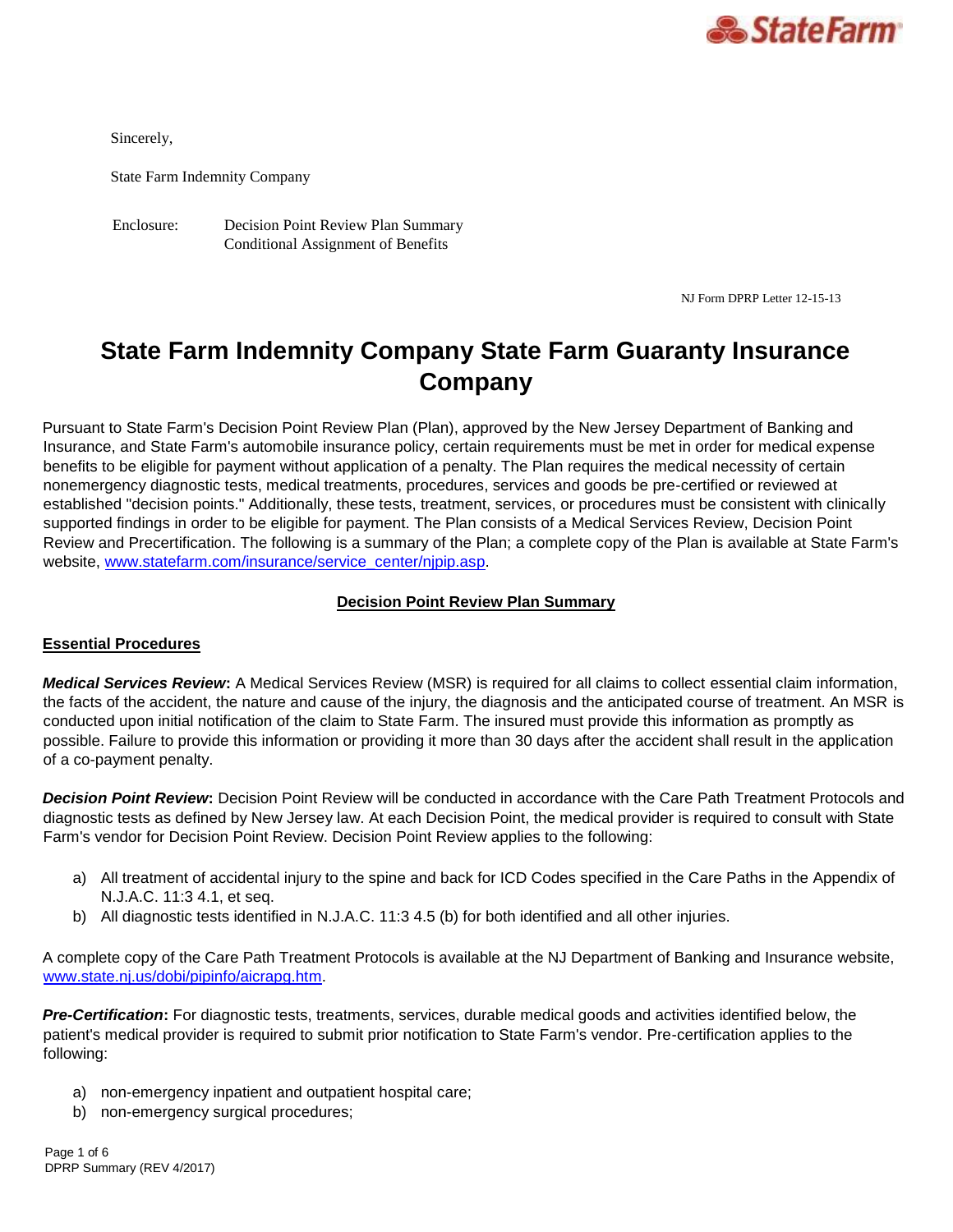

- c) outpatient care, including follow-up evaluations, for soft tissue/disc injuries of the insured person's neck, back and related structures not included within the diagnoses covered by the Care Paths;
- d) temporomandibular disorders; any oral facial syndrome;
- e) carpal tunnel syndrome;
- f) outpatient psychological/psychiatric testing and/or services;
- g) home health care;
- h) durable medical goods with an aggregate cost or monthly rental in excess of \$75.00, including durable medical equipment and associated supplies, prosthetics and orthotics;
- i) non-medical products, devices, services and activities, and associated supplies, not exclusively used for medical purposes or as durable medical goods, with an aggregate cost or monthly rental in excess of \$75.00, including but not limited to the following:
	- 1. vehicles,
	- 2. modifications to vehicles,
	- 3. durable goods,
	- 4. furnishings,
	- 5. improvements or modifications to real or personal property,
	- 6. fixtures,
	- 7. spa/gym memberships,
	- 8. recreational activities and trips,
	- 9. leisure activities and trips,
- j) non-emergency medical transportation with a round trip transportation expense in excess of \$75.00; k) nonemergency dental restoration;
- l) physical, occupational, speech, cognitive or other restorative therapy, or body part manipulation, including follow up evaluations by the referring physician, except that provided for identified injuries in accordance with Decision Point Review; and
- m) pain management treatment except that provided for identified injuries in accordance with Decision Point Review, including but not limited to the following:
	- 1. acupuncture,
	- 2. nerve blocks,
	- 3. manipulation under anesthesia,
	- 4. anesthesia when performed in conjunction with invasive techniques,
	- 5. epidural steroid injections,
	- 6. radio frequency/rhyzotomy,
	- 7. narcotics, when prescribed for more than three months;
	- 8. biofeedback,
	- 9. implantation of spinal stimulators or spinal pumps, and
	- 10. trigger point rejections

n) Ambulatory Surgical Center

Decision Point Review/Pre certification requirements will not apply to diagnostic tests, treatments, or durable medical goods performed or obtained within 10 days of the accident or administered during emergency care. However, such care may be reviewed retrospectively and must be medically necessary and as a result of a covered automobile accident in order to be reimbursable.

**Vendor**: State Farm has selected Consolidated Services Group (CSG) to be its independent contractor for the medical evaluations concerning the Plan. CSG Medical Reviewers will be available from 7:00 a.m. to 7:00 p.m. Monday-Friday to respond to provider inquiries or requests by phone at 1-877-258-2378. Voice mail and pager contact with CSG on-call personnel will be activated for messages received on Saturdays.

Written Decision Point Review/Pre-certification requests must be submitted on the Attending Provider Treatment Plan form, approved by the NJ Department of Banking and Insurance and sent with supporting documentation to: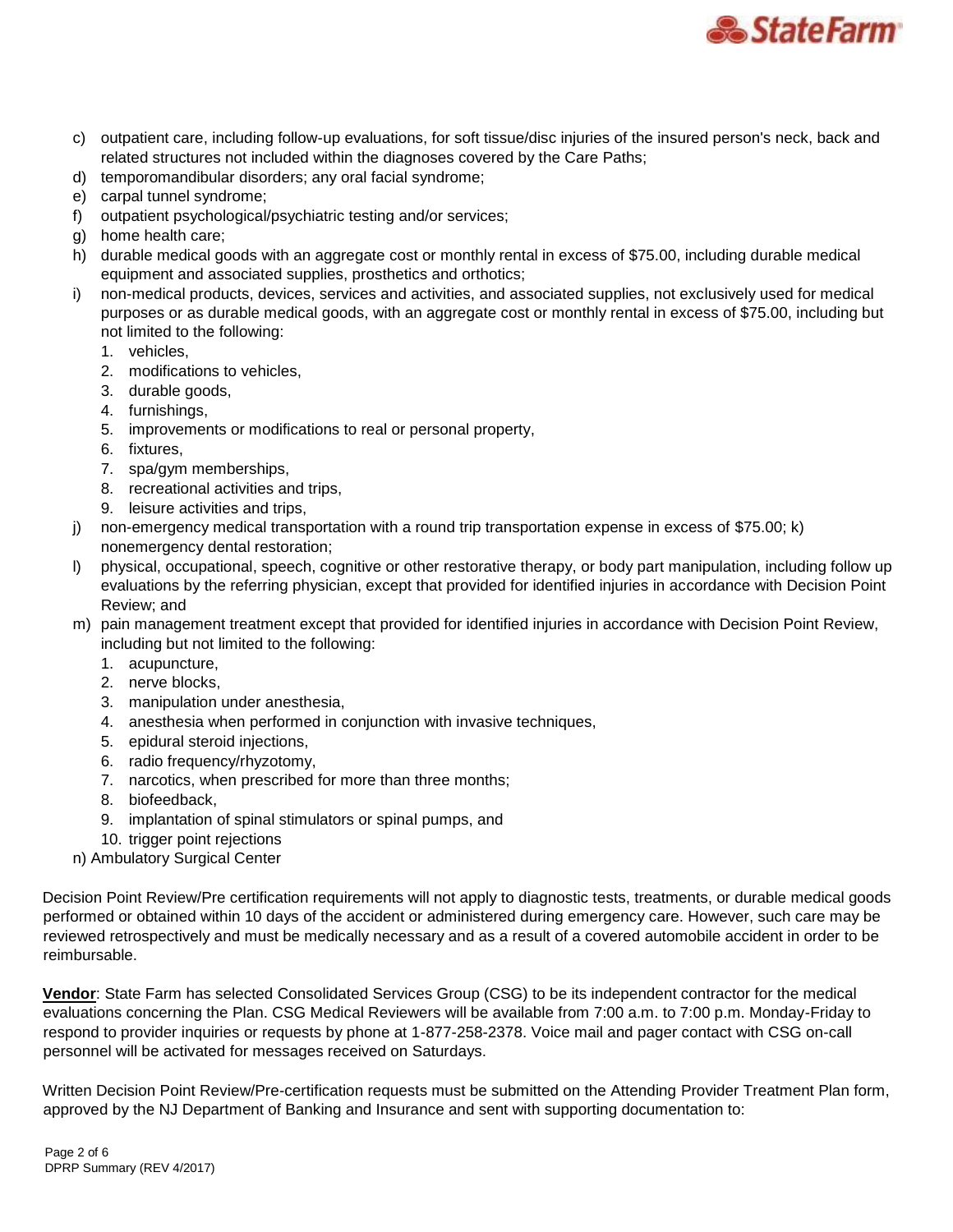

CSG-Pre-certification Department 300 American Metro Blvd. Suite 170 Hamilton, NJ 08619

Attending Provider Treatment Plan forms may also be faxed to CSG at: **(856) 910-2501**.

Copies of the Attending Provider Treatment Plan form can be requested from State Farm or can be accessed at State Farm's website or [www.state.nj.us/dobi/orders/treatmentform.pdf.](http://www.state.nj.us/dobi/orders/treatmentform.pdf)

# **The Process**

*Decision Point Review/Pre-certification*: Requests for Decision Point Review/Pre-certification, telephonic or written, must be submitted directly to CSG with all clinically supported findings. The information will be reviewed by a Medical Reviewer and/or a Medical Director to evaluate the medical necessity of the request.

Attempts will be made to resolve telephonic requests at the time of a provider's contact with CSG. Regardless, all responses to requests for services will be communicated in writing. A Decision Point Review/Pre-certification Evaluation letter confirming CSG's evaluation will be sent to the patient and the treating provider within three (3) business days after receipt of the request. The Decision Point Review/Pre-certification letter will confirm whether or not the request was evaluated as medically necessary.

If State Farm or CSG fails to respond to a request for Decision Point Review/Pre-certification within three (3) business days, the treatment or test may proceed (without application of a co-payment penalty) until State Farm or CSG notifies the provider of the evaluation results.

If a Medical Director determines the supporting medical information is insufficient to render an opinion as to the medical necessity of the request, the scheduling of an independent medical examination may be requested (see *Independent Medical Examinations*).

The Decision Point Review/Pre-certification evaluation is strictly a review of medical necessity by CSG on State Farm's behalf. Reimbursement for the expenses of medically necessary care is subject to the provisions of the auto insurance policy and New Jersey law including deductibles, co-payments, policy limits and the medical fee schedule. Reimbursement is also subject to a determination apart from medical necessity that the care is for injuries caused by a covered accident.

State Farm's close of business is 7:00 PM EST Monday through Friday (excluding legal holidays). Requests must be submitted by close of business to be considered received on that business day. Requests received after close of business will be considered received on the next business day.

#### **Internal Appeals Procedures**

Under State Farm's Conditional Assignment of Benefits, the provider shall be required to utilize the Internal Appeals process before submitting the disputes to Personal Injury Protection Dispute Resolution under N.J.A.C. 11:3-5, et seq.

To file a Pre-Service Appeal, the provider must complete and submit the Pre-Service Appeal form and any supporting documentation to CSG via fax at **(856) 910-2501** or mail at 300 American Metro Blvd, Suite 170, Hamilton, NJ 08619.

For Post Service Appeals, the provider must complete the Post Service Appeal form and select a physician to review the dispute from a list maintained by CSG. If the provider does not select a reviewing physician, one will be selected on the provider's behalf. The appeal form and any supporting documentation must be submitted to State Farm Claims, P.O. Box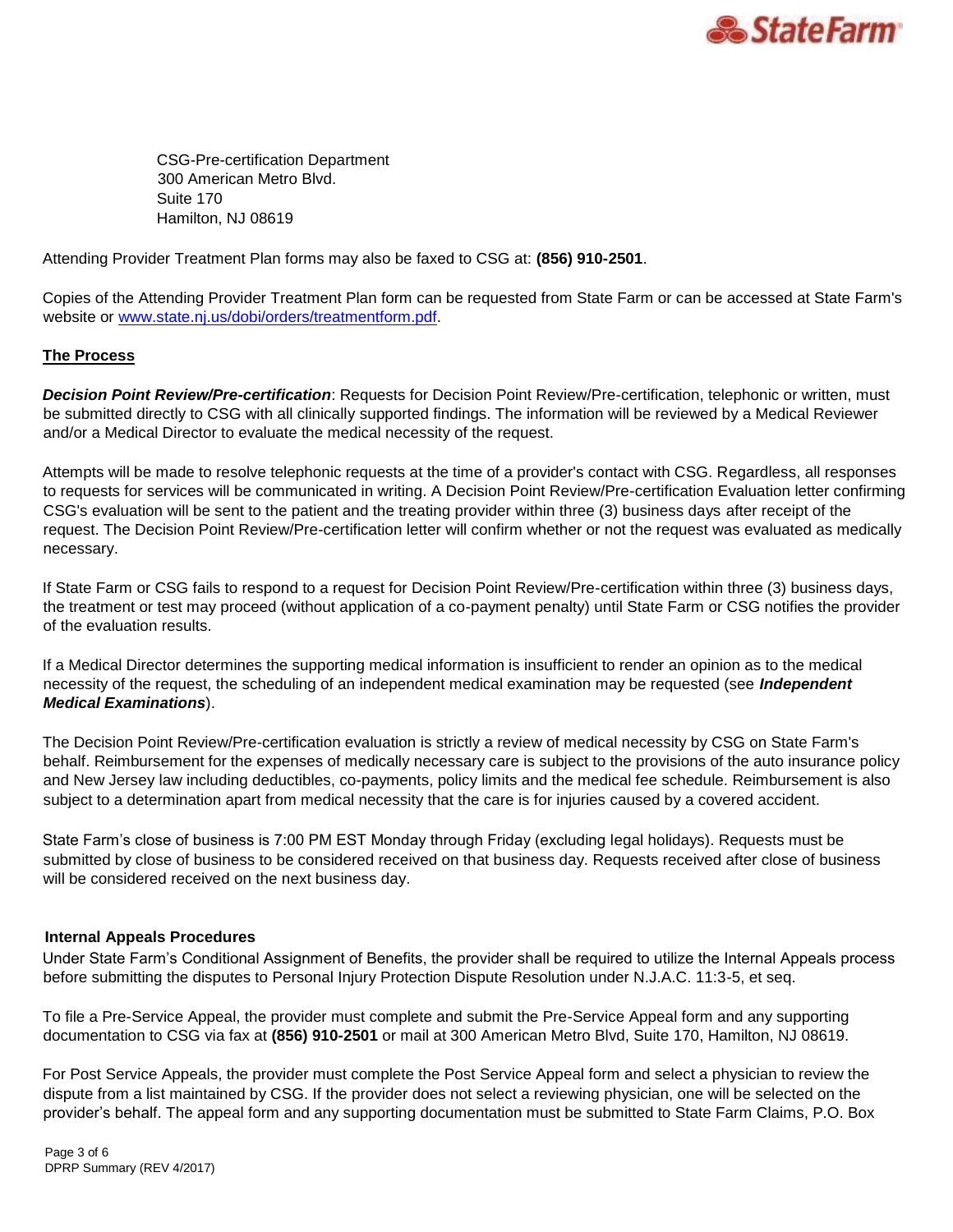

106170, Atlanta, GA 30348-6170 or by fax at (844) 218-1140. The decision by the reviewing physician is non-binding to all parties.

As per 11:3-4.7B - Requirements for insurer internal appeals procedures:

- State Farm only requires a one-level appeal procedure for each appealed issue before making a request for alternate dispute resolution in accordance with N.J.A.C. 11:3-15. That is, each issue shall only be required to receive one internal appeal review by the insurer prior to making a request for alternate dispute resolution. An appeal of the denial of a medical procedure, treatment, diagnostic test, other service, and/or durable medical equipment on the grounds of medical necessity is a different issue than an appeal of what the insurer should reimburse the provider for that same service.
- There are two types of internal appeals and a separate and distinct form is available for each type of appeal:
	- 1. Pre-service: Appeals of decision point review and/or precertification denials or modifications prior to the performance or issuance of the requested medical procedure, treatment, diagnostic test, other service and/or durable medical equipment (collectively known as "services"); and
	- 2. Post-service: Appeals subsequent to the performance or issuance of the services.
- Both the New Jersey PIP Pre-Service Appeal Form and the New Jersey PIP Post Service Appeal Form can be found on the NJ Department of Banking and Insurance website or at State Farm's website, [www.statefarm.com/claims/njpip.htm](http://www.statefarm.com/claims/njpip.htm) [,](http://www.statefarm.com/claims/njpip.htm) or upon request from State Farm by calling 1-888-326-0152. The list of physician reviewers is available at CSG's website, [www.medlogix.com](http://www.medlogix.com/) [,](http://www.medlogix.com/) or upon request from State Farm or CSG.
- A pre-service appeal shall be submitted no later than 30 days after receipt of a written denial or modification of requested services.
- A post-service appeal shall be submitted at least 45 days prior to initiating alternate dispute resolution pursuant to N.J.A.C. 11:3-5 or filing an action in Superior Court.
- Decisions on pre-service appeals shall be issued by the insurer to the provider who submitted the appeal no later than 14 days after receipt of the pre-service appeal form and any supporting documentation.
- Decisions on post-service appeals shall be issued by the insurer to the provider who submitted the appeal no later than 30 days after receipt of the appeal form and any supporting documentation.
- Nothing in this section shall be construed so as to require reimbursement of services that are not medically necessary or to prevent the application of the penalty co-payments in N.J.A.C. 11:3-4.4(e), (f) and (g).

The Internal Appeals process is an attempt to resolve disputes directly between State Farm and the provider. Providers who retain counsel to assist them in the Internal Appeals process do so strictly at their own expense. State Farm will not reimburse providers for their counsel fees or any other costs regardless of the outcome of the process.

*Personal Injury Protection Dispute Resolution*: A PIP dispute, as defined by N.J.A.C. 11:3-5, may be submitted to Personal Injury Protection (PIP) Dispute Resolution by an injured party, the insured or the company. PIP Dispute Resolution shall be conducted in accordance with the procedures set forth in N.J.A.C. 11:3-5, including any amendments. The final determination made by the dispute resolution professional shall be binding upon the parties, but subject to vacation, modification or correction by the Superior Court in an action filed pursuant to N.J.S.A. 2A:23A-13 for review of the award.

Under State Farm's Conditional Assignment of Benefits, after exhausting the Internal Dispute Resolution process, a provider must submit any PIP dispute, as defined by N.J.A.C. 11:3-5, to PIP Dispute Resolution in accordance with this Plan.

*Independent Medical Examinations*: An exam scheduled pursuant to this Plan is intended to provide a timely review of proposed medical care. If a physical/mental examination of the injured person is requested pursuant to this Plan, State Farm, or its designated vendor, will notify the injured person or his or her designee of the time, date, and place of examination. A notice will also be sent to all known providers treating the injured person advising of the examination and consequences for repeated unexcused failures to attend on the part of the patient. The appointment for the physical examination will be scheduled within seven (7) calendar days of receipt of the request for Decision Point Review/Pre-certification unless the injured person agrees to extend the time period. The medical examination will be conducted by a practitioner in the same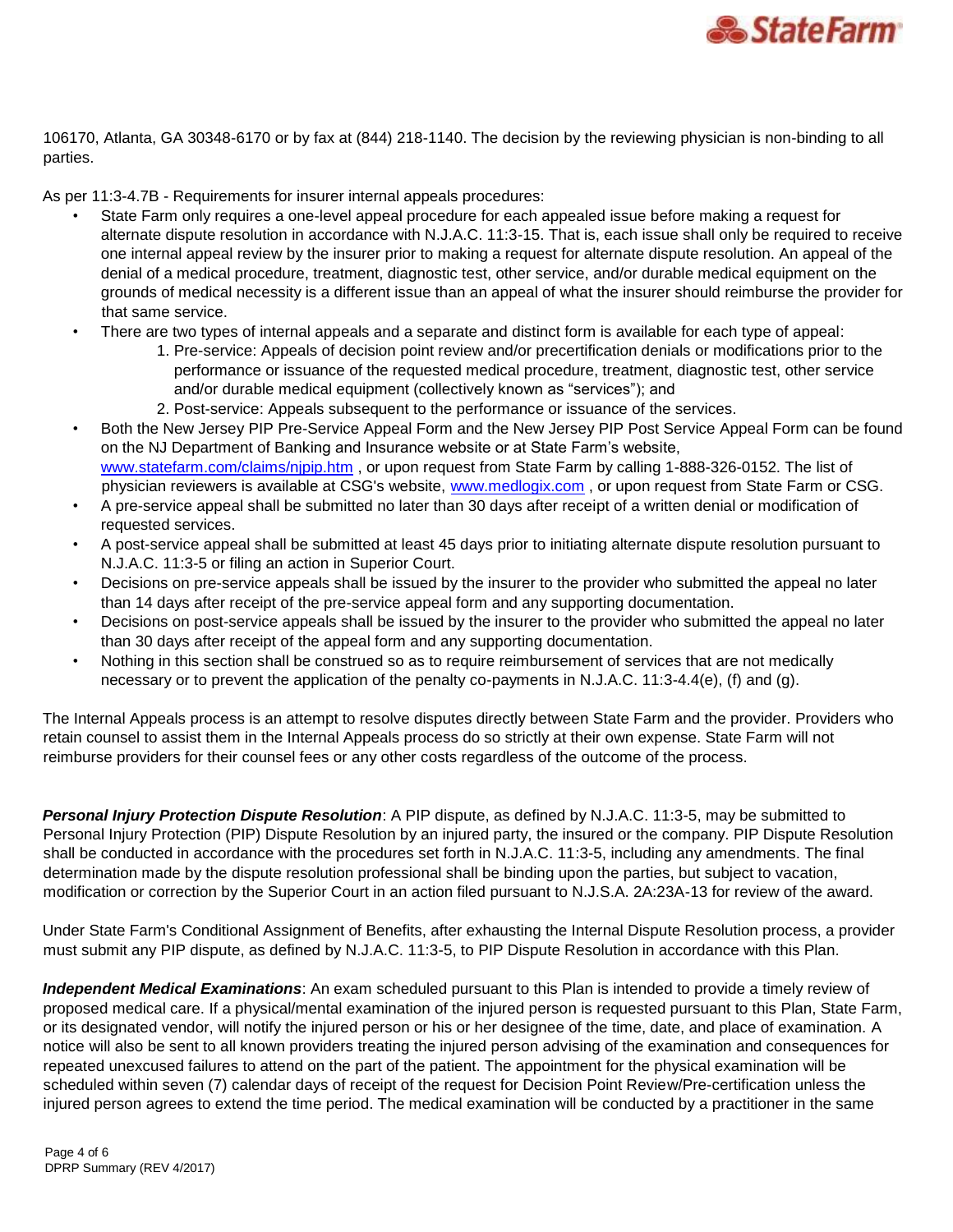

discipline as the treating provider and at a location reasonably convenient to the injured person. Upon request of State Farm, or its designated vendor, the injured person will provide medical records and other pertinent information to the practitioner conducting the medical examination no later than at the time of the examination.

State Farm will schedule the physical/mental examination to occur during the first thirty-five (35) calendar days after CSG's receipt of the Decision Point Review/Pre-certification request.

Once the exam is attended, State Farm, or its designated vendor, will promptly notify the injured person or his or her designee and the treating provider whether the request was evaluated as medically necessary, but no later than three (3) business days after the examination. If the examining provider prepares a written report concerning the examination, the injured person or his or her designee shall be entitled to a copy and may request one from State Farm.

Failure to attend the physical/mental examination scheduled to occur within thirty-five (35) calendar days from CSG's receipt of the Decision Point Review/Pre-certification request will be **excused** if the injured person notifies State Farm or CSG at least three (3) business days before the examination date of his or her inability to attend the exam. Another exam will then be scheduled to occur within the thirty-five (35) calendar days.

Failure to attend a physical/mental examination scheduled to occur within thirty-five (35) calendar days from CSG's receipt of the Decision Point Review/Pre-certification request will be **unexcused** if the injured person does not notify State Farm or CSG at least three (3) business days before the examination date of his or her inability to attend the exam.

Failure to attend a physical/mental examination rescheduled to occur more than thirty-five (35) calendar days from CSG's receipt of the Decision Point Review/Pre-certification request will be **unexcused**.

If the injured person has two or more unexcused failures to attend a scheduled examination, State Farm will deny payment for treatment, diagnostic testing and durable medical goods provided on or after the date of the second unexcused failure to attend. State Farm's denial will apply to treatment, diagnostic testing and durable medical goods relating to the diagnosis code(s) and corresponding family of codes associated with the Decision Point Review/Pre-certification request that necessitated the scheduling of the physical/mental examination.

In such cases, notification will be sent to the injured person or his or her designee and all known providers treating the injured person. The notification will advise that all future treatment, diagnostic testing and durable medical equipment associated with the diagnosis code(s), and corresponding family of codes, contained in the request or Attending Provider Treatment Plan form will be ineligible for payment.

# **Durable Medical Goods/MRI and CAT Scans/Ambulatory Surgical Center**

For non-emergency benefits, the following goods and services may be secured through State Farm or its designated vendors:

- Durable Medical Goods with an aggregate cost or monthly rental in excess of \$75, including durable medical equipment and associated supplies, prosthetics and orthotics
- Magnetic Resonance Imagery (MRI)
- Computer Assisted Tomography (CAT)

The availability of vendors for durable medical goods, MRI's, and CAT Scans does not waive the requirement for Decision Point review and Pre-certification of these goods or services.

**A 30% penalty shall apply if the above noted goods or services are not procured through our designated vendor's network. This penalty is in addition to any other policy or statutory deductible, co-payment and penalty application under this Plan and State Farm Auto policy**.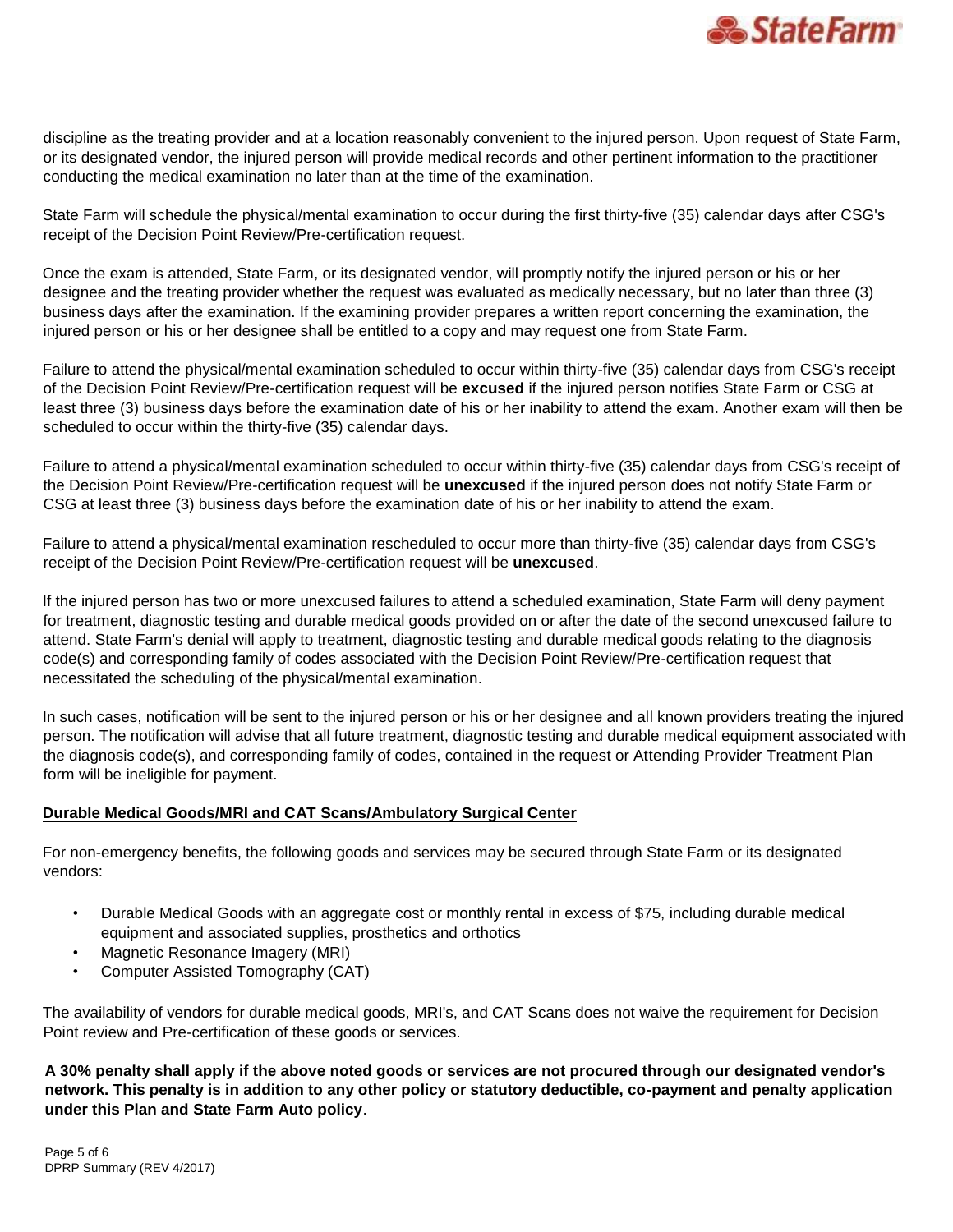

*Durable Medical Goods*: State Farm's designated vendor for durable medical goods is Pro-Fit L.L.C. The system of medical goods acquisition will be a delivery system to the injured person's location.

When prosthetic or orthotic products are prescribed and evaluated as medically necessary through the Decision Point Review/Pre-certification process, Pro-Fit L.L.C. will contact the injured person to schedule an appointment to fit such equipment within three (3) business days of receipt of notice.

If durable medical goods are not prescribed or evaluated as medically necessary through the Decision Point Review/Precertification process, the injured party may contact State Farm directly.

*MRI/CAT Scan Imaging Vendors*: CSG will utilize Raytel Imaging Network, and Atlantic Imaging Group (AIG) and Tilton Dynamic Imaging to offer fully licensed facilities statewide, for MRI and CAT scan testing.

The patient and provider will receive a Decision Point Review/Pre-certification Evaluation letter advising if the request to review or pre-certify MRI's or CAT Scans was evaluated as medically necessary. The Evaluation letter will also advise the patient of options available to receive in-network services, and an explanation of the 30% co-payment penalty that shall apply for failure to obtain these services from an in-network facility. Using the patient's home address, CSG will provide a list of network facilities in the patient's county of residence as well as the immediate surrounding counties. In addition, the patient/provider can access a toll free number for centralized scheduling at any of the facilities listed, or they can contact CSG directly to assist in the scheduling of their testing needs. All appointments will be scheduled within three (3) business days. For information regarding available network facilities for MRI's or CAT Scans, the injured party or his or her designee and the treating medical provider may contact State Farm, access CSG's website at www.csg-inc.net/statefarm.htm or call CSG at 1-877-258-2378.

# **Penalties**

- a) State Farm shall assess an additional co-payment penalty for not providing MSR information within 30 days of the loss. Penalties will be assessed as follows:
	- 1. For failure to provide information timely, penalties shall reduce the amount of reimbursement for medically necessary expenses incurred more than 30 days after the accident and until notification is received. The additional co-payment shall be:
		- i. 25% when received more than 30 days after the accident; or ii. 50% until notification is received if 60 or more days after the
		- accident;
- b) State Farm shall assess an additional co-payment penalty for medically necessary diagnostic tests, treatments, durable medical goods incurred without first complying with the provisions of the Plan. The treating provider's noncompliance with the provisions of the Plan shall trigger this additional co-payment penalty. No penalty under this provision shall be applied within the first 10 days after the accident or treatment administered during emergency care.

Non-compliance, which shall result in the imposition of a 50% co-payment penalty, includes any of the following:

- 1. Failure to follow the Pre certification requirements of the Plan.
- 2. Failure to follow the Decision Point Review requirements of the Plan.
- 3. Failure to provide clinically supported findings that support the treatment, diagnostic tests, or durable medical equipment at the time of the request for Decision Point Review/Pre-certification.

Non-compliance, which shall result in the imposition of a 30% co-payment penalty, includes any of the following:

- 1. Failure to secure durable medical goods from State Farm or its designated vendor(s).
- 2. Failure to secure specified diagnostic imaging/testing from State Farm or its designated vendor(s).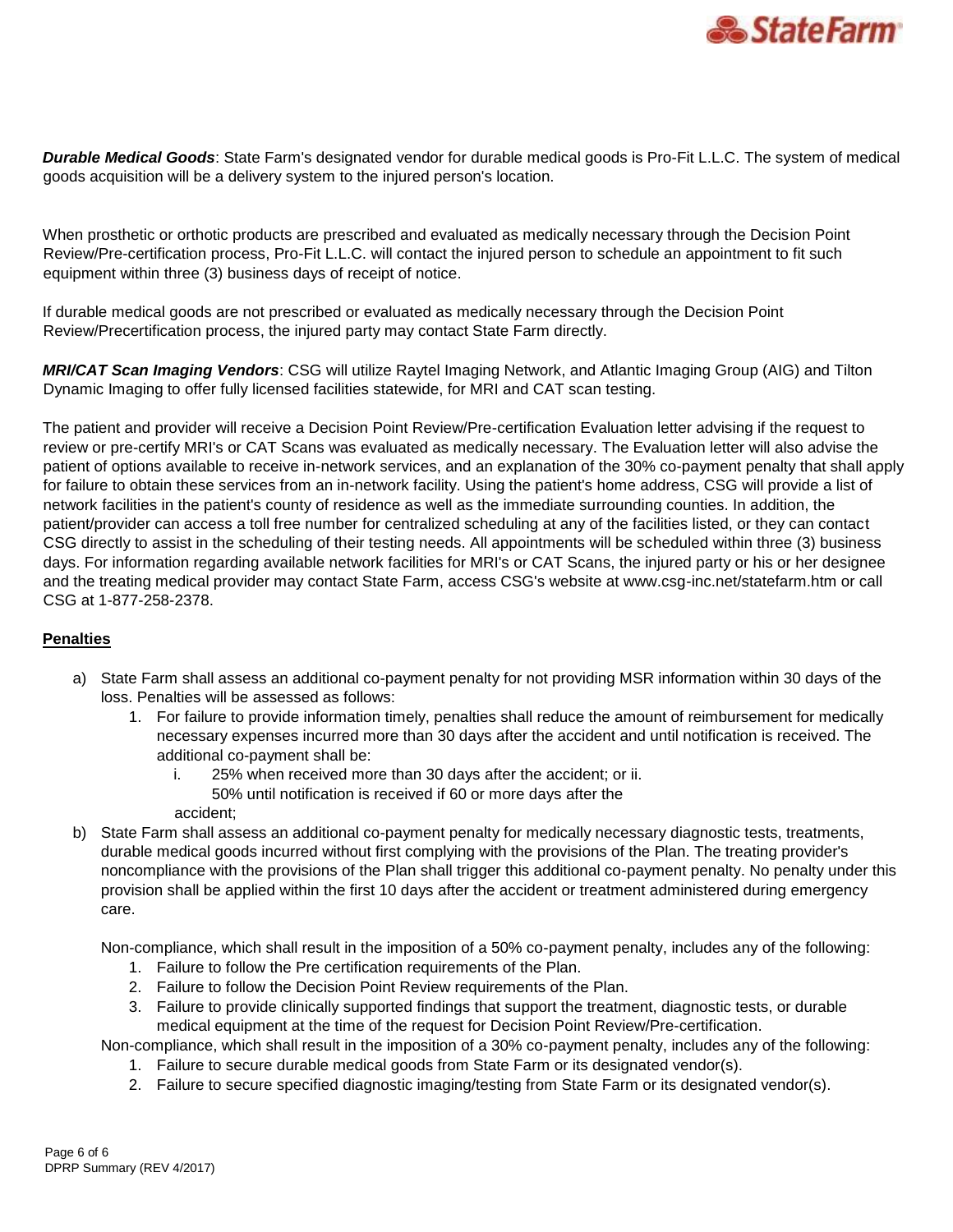

**Assignments**: As a condition of the assignment of benefits, the treating medical provider or provider of service benefits agrees to the following:

- **1) Comply with all the requirements of the Plan**
- **2) Initiate all Pre-certification and Decision Point Review requests as required by the Plan.**
- **3) In the event that the provider fails to comply with the conditions of the Plan, and such failure results in the imposition of a co-payment penalty, the provider will hold the patient harmless for such co-payment penalty insofar as the provider will not seek payment from the patient for any unpaid portion of the medical services arising from such co-payment penalty.**
- **4) Submit disputes as defined in the Plan to the Internal Appeals Process set forth therein. After final determination, submission of disputes not resolved by the Internal Appeals process to the Personal Injury Protection Dispute Resolution process set forth in N.J.A.C. 11:3-5.**
- **5) Submit all disputes not subject to the Internal Appeals process to the Personal Injury Protection Dispute Resolution process set forth in N.J.A.C. 11:3-5.**
- **6) Submit medical records with clinically supported findings to support the diagnosis, causal relationship to the accident and care plan.**
- **7) Comply with a request to (i.) submit to an examination under oath, and (ii.) provide the Company with any other pertinent information/documentation that it requests.**
- **8) Agree not to pursue payment directly from the patient, with the exception of deductibles and co-payments. I (We) may revoke the assignment, and I (we) shall be entitled to pursue payment from the patient, when benefits are not payable due to lack of coverage and/or violation of a policy condition by the patient.**

State Farm's Assignment of Benefits is the only valid assignment of benefits. State Farm has the right to reject, terminate or revoke the Assignment of Benefits. An assignment of benefits may require State Farm's written consent.

For a copy of the applicable Assignment of Benefits, it is available at State Farm's website.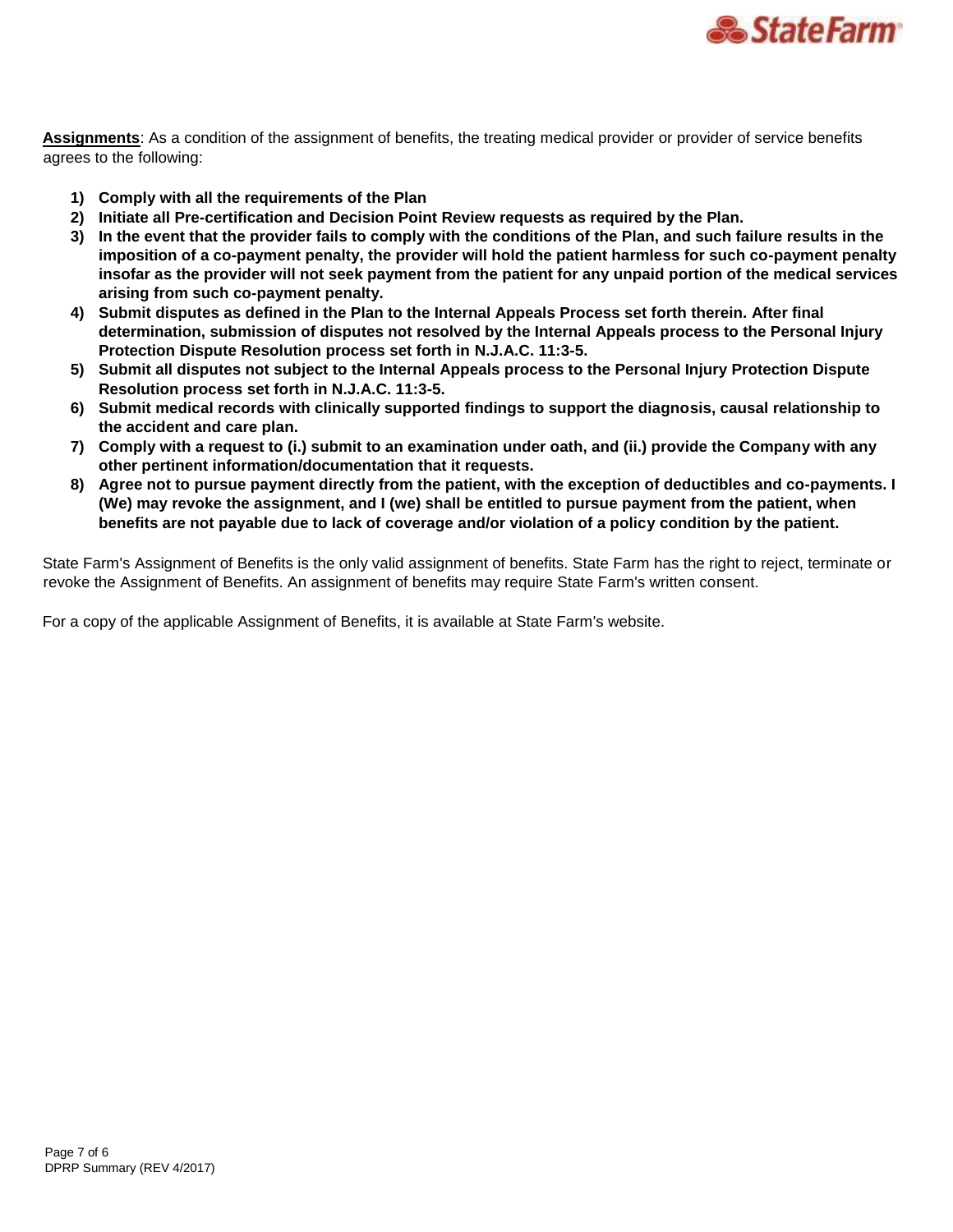

# **State Farm Indemnity Company State Farm Guaranty Insurance Company**

# Personal Injury Protection Benefits **Conditional Assignment of Benefits**

(For Accidents Occurring on and after 11/1/2011)

Policy Number: Policy\_Number Claim Number: Claim Number: Claim Number: Claim Number: Claim Number Patient's Name: Injured\_FullName

I authorize and request State Farm Indemnity Company/State Farm Guaranty Insurance Company ("State Farm") to pay directly to the above-named medical provider, the amount due to me under the terms of the above-referenced policy as a result of medical care rendered by that medical provider and all medical staff associated with the provider's office.

Patient's Signature or Parent/Legal Guardian

I have read the information contained in the State Farm informational letter concerning the Decision Point Review Plan, including Medical Services Review, Decision Point Review and precertification requirements (collectively the "Plan") and, as a condition precedent to State Farm's acceptance of this assignment, I agree for myself, and on behalf of all medical staff associated with my office, to the following:

1) I (We) will comply with all the procedures of the Plan.

<u>Date: Experience and the contract of the contract of the contract of the contract of the contract of the contract of the contract of the contract of the contract of the contract of the contract of the contract of the cont</u>

- 2) I (We) will initiate all Pre-certification and Decision Point Review requests as required by the Plan.
- 3) In the event that I (we) fail to comply with the conditions of the Plan, and such failure results in the imposition of a co-payment penalty, I (we) will hold the patient harmless for such co-payment penalty insofar as I (we) will not seek payment from the patient for any unpaid portion of the medical services arising from such co-payment penalty.
- 4) I (We) will submit disputes as defined in the Plan to the Internal Appeals Process set forth therein. After final determination, submission of disputes not resolved by the Internal Appeals process to the Personal Injury Protection Dispute Resolution process set forth in N.J.A.C. 11:3-5.
- 5) I (We) will submit all disputes not subject to the Internal Appeals process to the Personal Injury Protection Dispute Resolution process set forth in N.J.A.C. 11:3-5.
- 6) I (We) will submit medical records with clinically supported findings to support the diagnosis, causal relationship to the accident and care plan.
- 7) I (We) will comply with a request to (i.) submit to an examination under oath, and (ii.) provide the Company with any other pertinent information/documentation that it requests.
- 8) I (We) agree not to pursue payment directly from the patient, with the exception of deductibles and co-payments. I (We) may revoke the assignment, and I (we) shall be entitled to pursue payment from the patient, when benefits are not payable due to lack of coverage and/or violation of a policy condition by the patient.

I (we) agree that State Farm's Assignment of Benefits is the only valid assignment of benefits. I (we) agree that State Farm has the right to reject, terminate or revoke this assignment of benefits. I (we) agree that this assignment of benefits may require State Farm's written consent.